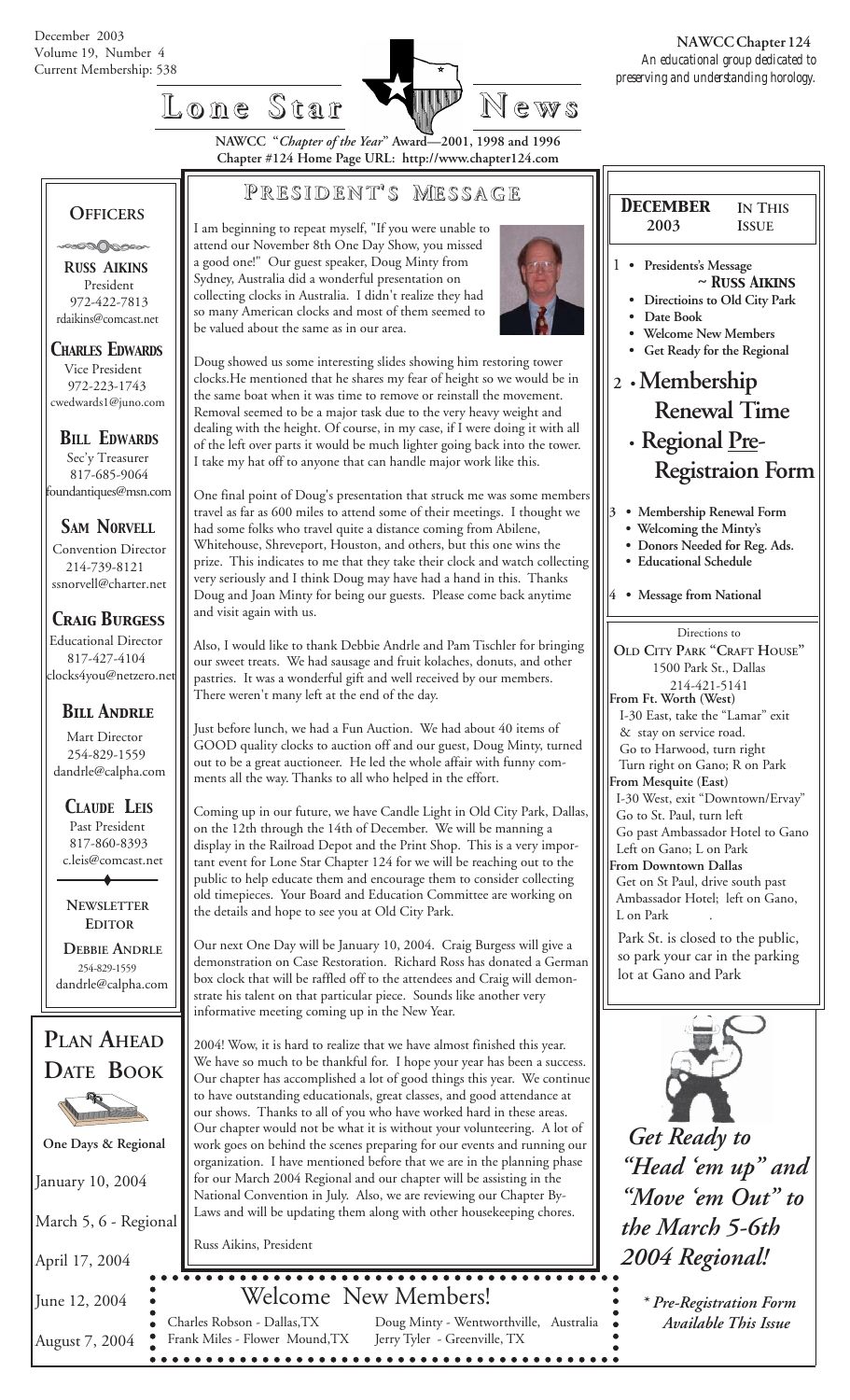

 **Co-Hosted by:** Southwestern Chapter #15 Five State Collectors Chapter #80 San Jacinto Chapter #139

#### **Regional Highlights:**

BIGGEST Mart in Texas! Over 30,000 Square Feet, Outstanding lighting, Full 8 Foot X 2 1/2 Foot Mart Tables, 24 hour Professional Security, Free RV Parking (no hookup). Outstanding Educationals and Workshops with **Nick Bonura** speaking on **"Iron to Brass to Steel - The Transition from Weight to Brass To Steel Springs."** Same Fees as 2003! Lots of Silent Auctions!

#### **Mesquite Hotel/Motels:**

Mention NAWCC for Special Rates

\*Hampton Inn (on site) - - 1 800-HAMPTON (special rate by Feb 6) \$69 single \$79 double & \$89 suite. . . CALL BEFORE FEB 6! \*Holliday Inn Express - - - 1(972)288-9900 (no special rate) 0.2 miles away \*Super 8 Motel - - - - - - - - 1(972)289-5481 (no special rate) 0.4 miles away \*Spanish Trails Inn - - - - - 1(972)226-9800 (no special rate) 0.8 miles away \*Marriott/Courtyard - - - - 1(972)681-3300 (no special rate) 4.0 miles away ✃

#### **REGIONAL AGENDA Friday March 5, 2003**

8:00. . .Unloading and Setup

- Preregistration badge allow setup prior to registration
- 8:00. . .Registration 10:00. . .Mart and Exhibits Open
- 8:00. . .Mart and Exhibits Close

#### **Saturday March 6, 2003**

- 7:00. . .Breakfast (**Pre-registration Only**)
- 8:00. . .Registration
- 8:30. . .Mart and Exhibit Opens
- 3:00. . .Mart and Exhibit Closes
- 3:30. . .SECURITY ENDS

**For more information check our website: www.chapter124.com**

## \* \* \* *PRE* **-REGISTER NOW AND** *SAVE!* \* \* \*

 **Registration \$25.00 at the door**

 **For more information call Gene Meysenburg at 214-328-1984 or email at gm1000@prodigy.net**

Tables reserved in groups must be received in one envelope. All Pre-Registration received by Wednesday, February 18th, 2004 will be confirmed by mail and **Refunds will be grnted up to March 4th**. Tables must be set up and displayed in the Mart. Only Horological items may be Bought/Sold in Mart. No Pets allowed in Mart except for guide dogs with visually impaired persons. Only Members of NAWCC, their spouse and their children under 18 will be admitted to the Mart. NAWCC, Members and Officers are not responsible for any

loss,damage, injury or tort during this Regional. **NAWCC Regional Convention Rules Will Govern.**

**(PLEASE BLOCK PRINT ALL ENTRIES. FOR ADDITIONAL SPACE, USE SEPARATE SHEET)**

| ADDRESS                                                                                                                                                                                                     | CITY ST ZIP     |                                                   |                                                                                                                            |
|-------------------------------------------------------------------------------------------------------------------------------------------------------------------------------------------------------------|-----------------|---------------------------------------------------|----------------------------------------------------------------------------------------------------------------------------|
|                                                                                                                                                                                                             | Member          | Spouse (or children)                              |                                                                                                                            |
| Mart Admission for NAWCC Members or Spouse for Pre-Registration _____________@\$20.00 ea _________<br>Mart Admission for Members Children under age 18 admitted free ________________ - FREE - ____________ | <b>OUANTITY</b> | <b>PRICE</b>                                      | <b>TOTAL</b>                                                                                                               |
| Need Electrical Outlet ___________ Check for Yes<br>Tables needing electricity can only be around the wall                                                                                                  |                 | Check No.<br>Payment in US Currency or Check Only | $Total =$<br>Make Checks Payable to "LONE STAR CHAPTER 124": Mail to Gene<br>Meysenburg, 11028 Creekmere, Dallas, Tx 75218 |

 $-$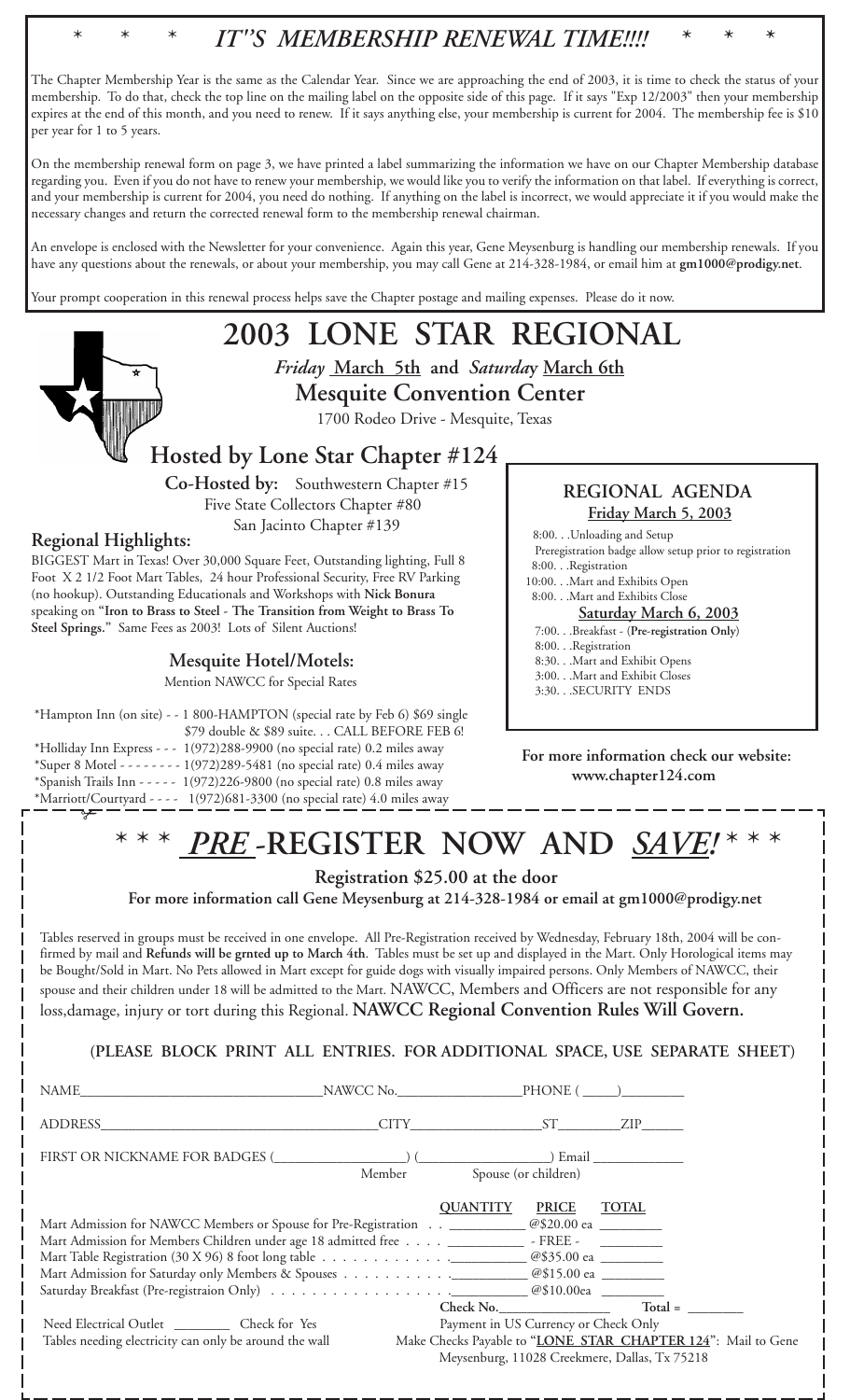|                                                                                                                                                                                       | Complete & send with applicable check made payable to LONE STAR CHAPTER #124<br>to GENE MEYSENBURG GM1000@PRODIGY.NET, 11028 Creekmere, Dallas TX 75218 □ Renew my membership                                                                                                                                                                                                                                                                                                                           |               | New #124 Member<br>Check appropriate box:                                                                                                                                                                                                     | Dues are \$10 per year.<br>yrs $@$ \$10 =<br>Join/renew for 1 - 5 years |  |  |
|---------------------------------------------------------------------------------------------------------------------------------------------------------------------------------------|---------------------------------------------------------------------------------------------------------------------------------------------------------------------------------------------------------------------------------------------------------------------------------------------------------------------------------------------------------------------------------------------------------------------------------------------------------------------------------------------------------|---------------|-----------------------------------------------------------------------------------------------------------------------------------------------------------------------------------------------------------------------------------------------|-------------------------------------------------------------------------|--|--|
|                                                                                                                                                                                       | Please PRINT:                                                                                                                                                                                                                                                                                                                                                                                                                                                                                           |               | To join Chapter #124, you must be an NAWCC member, or have applied for NAWCC<br>membership. Have you applied for National membership, but haven't gotten a member-<br>ship number? Check here __, [Date of your application/check to National |                                                                         |  |  |
|                                                                                                                                                                                       | Mr__ Mrs__ Miss__ Ms__ (Please check appropriate blank.)                                                                                                                                                                                                                                                                                                                                                                                                                                                |               |                                                                                                                                                                                                                                               |                                                                         |  |  |
| Look at Label-                                                                                                                                                                        |                                                                                                                                                                                                                                                                                                                                                                                                                                                                                                         | NAME — NAMCC# |                                                                                                                                                                                                                                               |                                                                         |  |  |
| <b>Check &amp; Correct</b><br><b>Spaces at Right-</b>                                                                                                                                 |                                                                                                                                                                                                                                                                                                                                                                                                                                                                                                         | $CITY$ $ZIP$  |                                                                                                                                                                                                                                               |                                                                         |  |  |
| <b>Send with dues</b>                                                                                                                                                                 |                                                                                                                                                                                                                                                                                                                                                                                                                                                                                                         |               |                                                                                                                                                                                                                                               |                                                                         |  |  |
| in enclosed                                                                                                                                                                           | E-Mail: 2008. [2016] [2016] [2016] [2016] [2016] [2016] [2016] [2016] [2016] [2016] [2016] [2016] [2016] [2016] [2016] [2016] [2016] [2016] [2016] [2016] [2016] [2016] [2016] [2016] [2016] [2016] [2016] [2016] [2016] [2016                                                                                                                                                                                                                                                                          |               |                                                                                                                                                                                                                                               |                                                                         |  |  |
| envelope                                                                                                                                                                              |                                                                                                                                                                                                                                                                                                                                                                                                                                                                                                         |               |                                                                                                                                                                                                                                               | 12/03                                                                   |  |  |
| Who recommended you?                                                                                                                                                                  |                                                                                                                                                                                                                                                                                                                                                                                                                                                                                                         |               |                                                                                                                                                                                                                                               |                                                                         |  |  |
|                                                                                                                                                                                       |                                                                                                                                                                                                                                                                                                                                                                                                                                                                                                         |               |                                                                                                                                                                                                                                               |                                                                         |  |  |
|                                                                                                                                                                                       | <b>Chapter 124 Welcomes Doug and Joan</b>                                                                                                                                                                                                                                                                                                                                                                                                                                                               |               | <b>Classified</b>                                                                                                                                                                                                                             |                                                                         |  |  |
| Minty from Sydney, Australia                                                                                                                                                          |                                                                                                                                                                                                                                                                                                                                                                                                                                                                                                         |               | <b>CLOCK PARTS MADE NEW OR REPAIRED</b>                                                                                                                                                                                                       |                                                                         |  |  |
| Chapter 124 was absolutely delighted to welcome special guests,                                                                                                                       |                                                                                                                                                                                                                                                                                                                                                                                                                                                                                                         |               | Wheels, pinions, barrels, etc.<br>-RICHARD COX, CMC, CMBHI (29585)-                                                                                                                                                                           |                                                                         |  |  |
| Doug and Joan Minty from Australia at the November 8th One Day.                                                                                                                       |                                                                                                                                                                                                                                                                                                                                                                                                                                                                                                         |               | FENDLEY & COX's CLOCK SHOP -1530 Etain Rd.                                                                                                                                                                                                    |                                                                         |  |  |
|                                                                                                                                                                                       | Doug had just finished presenting at the St. Louis Seminar on "The<br>Torsion Pendulum Clock and its Place in Horology" sponsored by the                                                                                                                                                                                                                                                                                                                                                                |               | Irving, TX 75060<br>972.986.7698                                                                                                                                                                                                              |                                                                         |  |  |
| International 400-Day Clock Chapter #168 and the St. Louis Chapter 14.                                                                                                                |                                                                                                                                                                                                                                                                                                                                                                                                                                                                                                         |               | <b>ATMOS CLOCK REPAIR &amp;</b><br><b>COMPLETE RESTORATION</b>                                                                                                                                                                                |                                                                         |  |  |
|                                                                                                                                                                                       | Then afterwards he and Joan made a swing by Texas to donate his time                                                                                                                                                                                                                                                                                                                                                                                                                                    |               | <b>AWI</b> Trained<br>Floyd Ennis 972-436-5724                                                                                                                                                                                                |                                                                         |  |  |
|                                                                                                                                                                                       | and efforts to the Chapter 124 One Day. He gave a very interesting slide                                                                                                                                                                                                                                                                                                                                                                                                                                |               |                                                                                                                                                                                                                                               |                                                                         |  |  |
| presentation on the typical clocks found in Australia and the prices at<br>which they are currently going.<br>Doug admitted he had a passion for tower clocks - most being of English |                                                                                                                                                                                                                                                                                                                                                                                                                                                                                                         |               | One Yr. Warrenty on all Labor                                                                                                                                                                                                                 |                                                                         |  |  |
|                                                                                                                                                                                       |                                                                                                                                                                                                                                                                                                                                                                                                                                                                                                         |               | Printed or typed ad copy not exceeding 5 lines must reach<br>Editor, incl. \$5 ck to "Lone Star Chapter," by January 3 for<br>February 2004 NEWSLETTER. Must include your name, ad-                                                           |                                                                         |  |  |
|                                                                                                                                                                                       |                                                                                                                                                                                                                                                                                                                                                                                                                                                                                                         |               |                                                                                                                                                                                                                                               |                                                                         |  |  |
|                                                                                                                                                                                       | 76684. [Ads arriving late will be in following issue.]                                                                                                                                                                                                                                                                                                                                                                                                                                                  |               |                                                                                                                                                                                                                                               |                                                                         |  |  |
| two tons. Try getting that one down to work on!                                                                                                                                       |                                                                                                                                                                                                                                                                                                                                                                                                                                                                                                         |               | The Lone Star News is mailed to all Chapter 124 members                                                                                                                                                                                       |                                                                         |  |  |
|                                                                                                                                                                                       |                                                                                                                                                                                                                                                                                                                                                                                                                                                                                                         |               | at no cost. Non-members may subscribe at the rate of \$8.00                                                                                                                                                                                   |                                                                         |  |  |
| He also auctioned off the clocks featured at the Mart. Everyone remarked<br>how entertaining he was. Quite a personality. The good news is he said                                    |                                                                                                                                                                                                                                                                                                                                                                                                                                                                                                         |               | per year. Mail subscription requests with payment to:<br>Lone Star News Editor, P.O. Box 99, Ross, TX 76684.                                                                                                                                  |                                                                         |  |  |
| they would be back.                                                                                                                                                                   |                                                                                                                                                                                                                                                                                                                                                                                                                                                                                                         |               |                                                                                                                                                                                                                                               |                                                                         |  |  |
|                                                                                                                                                                                       |                                                                                                                                                                                                                                                                                                                                                                                                                                                                                                         |               |                                                                                                                                                                                                                                               |                                                                         |  |  |
|                                                                                                                                                                                       | <b>UPCOMING EDUCATION CLASSES</b>                                                                                                                                                                                                                                                                                                                                                                                                                                                                       |               |                                                                                                                                                                                                                                               |                                                                         |  |  |
|                                                                                                                                                                                       | Check Chapter 124 Website @ www. chapter124.com for Any Changes or Updates                                                                                                                                                                                                                                                                                                                                                                                                                              |               |                                                                                                                                                                                                                                               |                                                                         |  |  |
| <b>CLASS</b>                                                                                                                                                                          | <b>DATE</b>                                                                                                                                                                                                                                                                                                                                                                                                                                                                                             | <b>COST</b>   |                                                                                                                                                                                                                                               | <b>INSTRUCTOR</b>                                                       |  |  |
| Dial Painting Class                                                                                                                                                                   | Feb. 7, 8 & 21,22                                                                                                                                                                                                                                                                                                                                                                                                                                                                                       | \$50.00       | Call Phil Gregory @ 972-717-4021                                                                                                                                                                                                              |                                                                         |  |  |
|                                                                                                                                                                                       | Course consists of two sections taught by Phil Gregory and Karen Summerville. The course will meet the first day to learn and practice<br>making chapter rings and numbers on paper dials. The second day small decorations, flowers, etc., will be put on the dials and larger<br>decorations will be practiced. Two weeks later the class will prepare two actual dials that has been base coated and prepared. All<br>materials will be furnished including a dial if the student does not have one. |               |                                                                                                                                                                                                                                               |                                                                         |  |  |
|                                                                                                                                                                                       | The Case Restoration class taught by Craig Burgess was quite successful. They covered finishing and gluing using period-type materials.<br>Brett Harper (below) brought a clock with a finish that was blackened from age. After cleaning the finish, a beautiful clock was revealed.<br>Phil Ball restored a rosewood OG using period veneer. Bill Andrle demonstrated making molding from scratch. Other students included                                                                            |               |                                                                                                                                                                                                                                               |                                                                         |  |  |

Last year's regional show and appraisal fair was a great success. We will do it again! Newspaper ads touting the free "Appraisal Fair" and exhibit will cost \$600. We need fresh blood in the chapter, and also we need to get our word out to the public. All donations are tax deductible. Bring donations to the Jan. oneday or mail to Len Kaufman. E-mail questions to captlen47@hotmail.com.

. . . . . . . . . . . . .



. . . . . . . . . . . . .